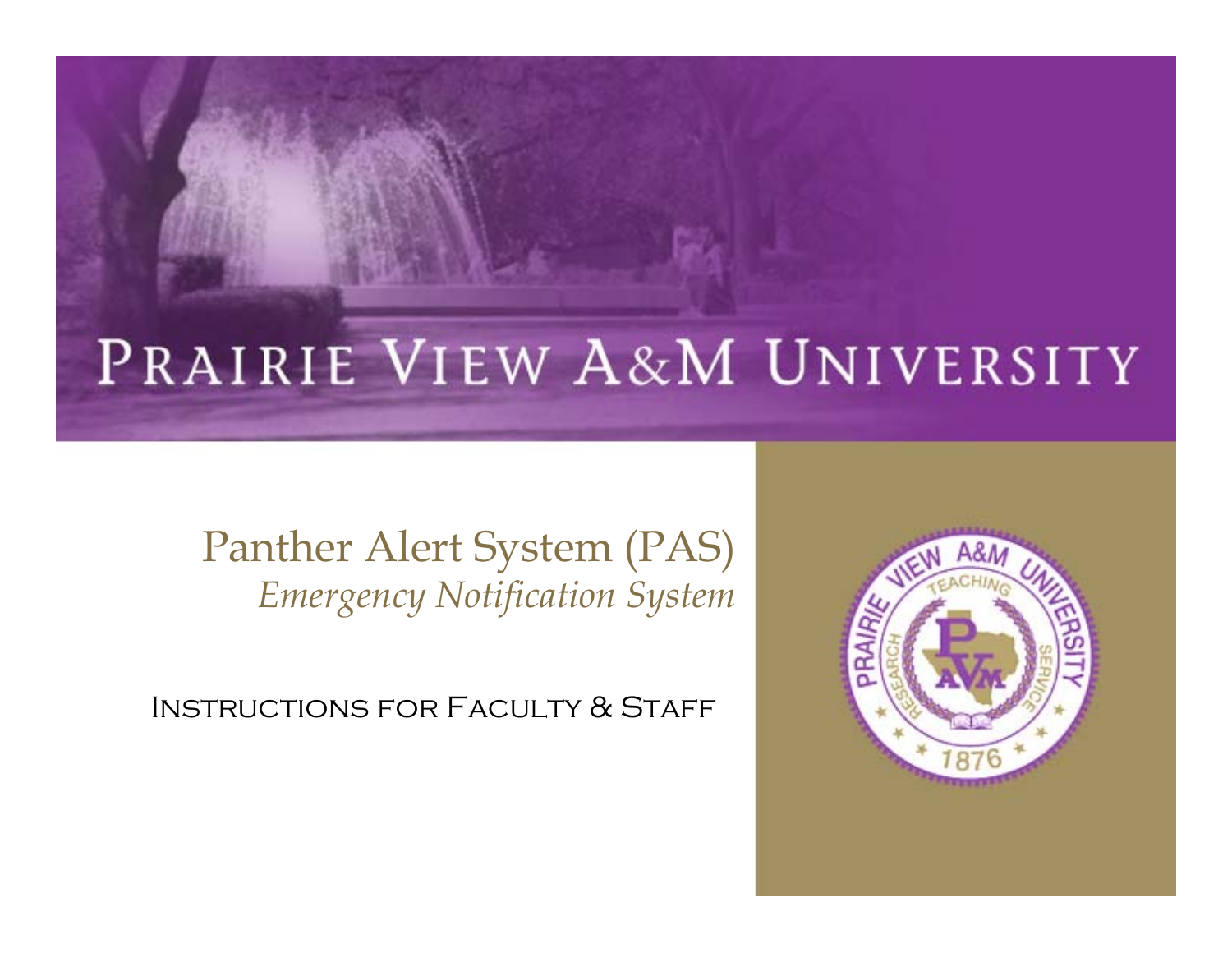In case of an emergency, PVAMU wants to protect its greatest assets, our students, faculty and staff. To keep the PVAMU campus communities informed in the event of an emergency, the University has established the Panther Alert System. The system, will notify the campus community of emergency situations (severe weather, serious threats to safety, etc.) via phone, text messages, and e-mails.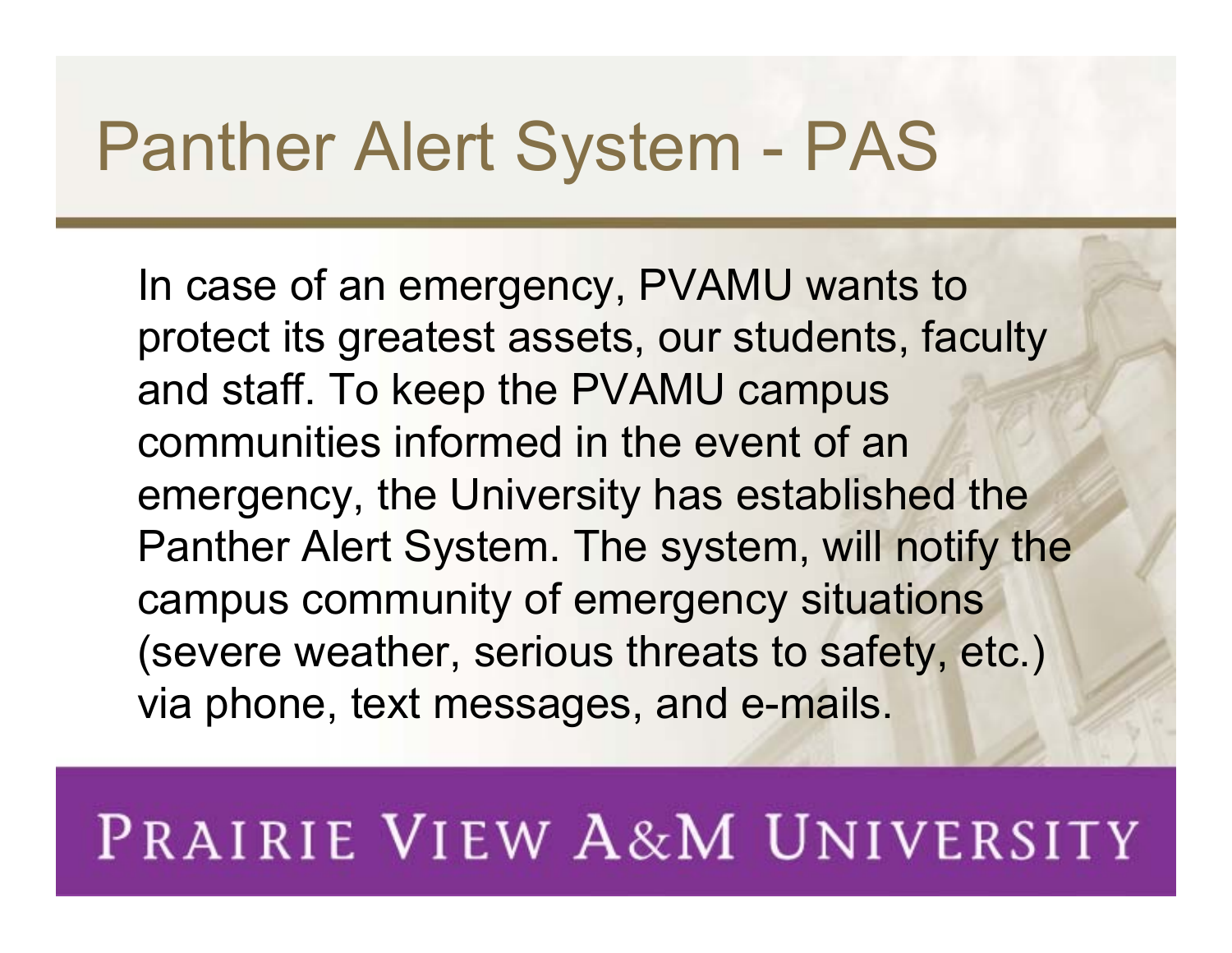**SSOMenu** 

Manage Menu

Go to https://sso.tamu.edu/ Insert your UIN and Password

Click on **HR Connect**



**HR Connect** 

**LeaveTrag 2.0**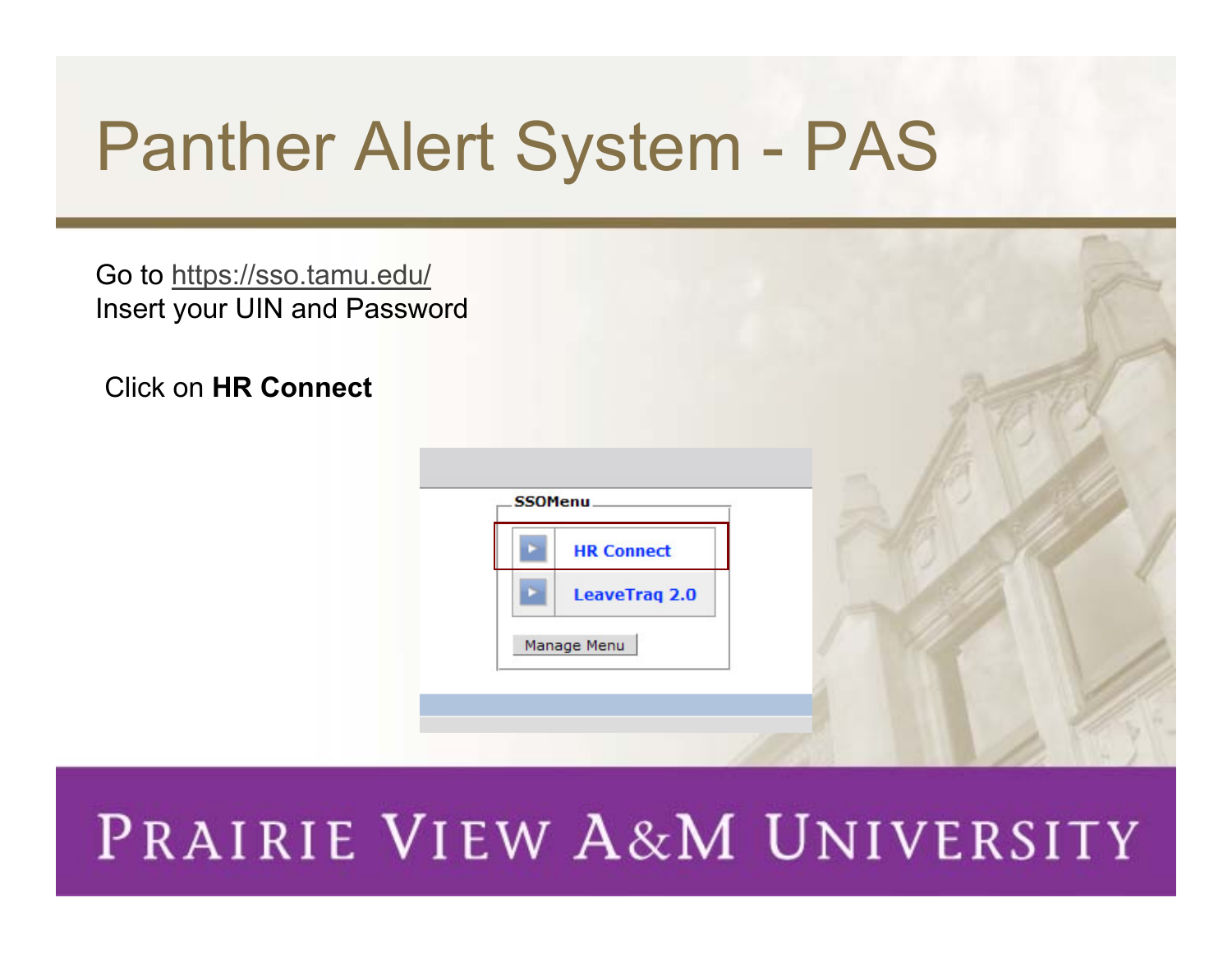• Click on **Personal Data**



• Under "Phone" Heading, click on **Edit my personal Information**

| <b>PHONE.</b>      |                                                   |
|--------------------|---------------------------------------------------|
| Home:              |                                                   |
| Alternate or Cell: |                                                   |
| Work:              |                                                   |
|                    | Edit/Update My Personal/Address/Phone Information |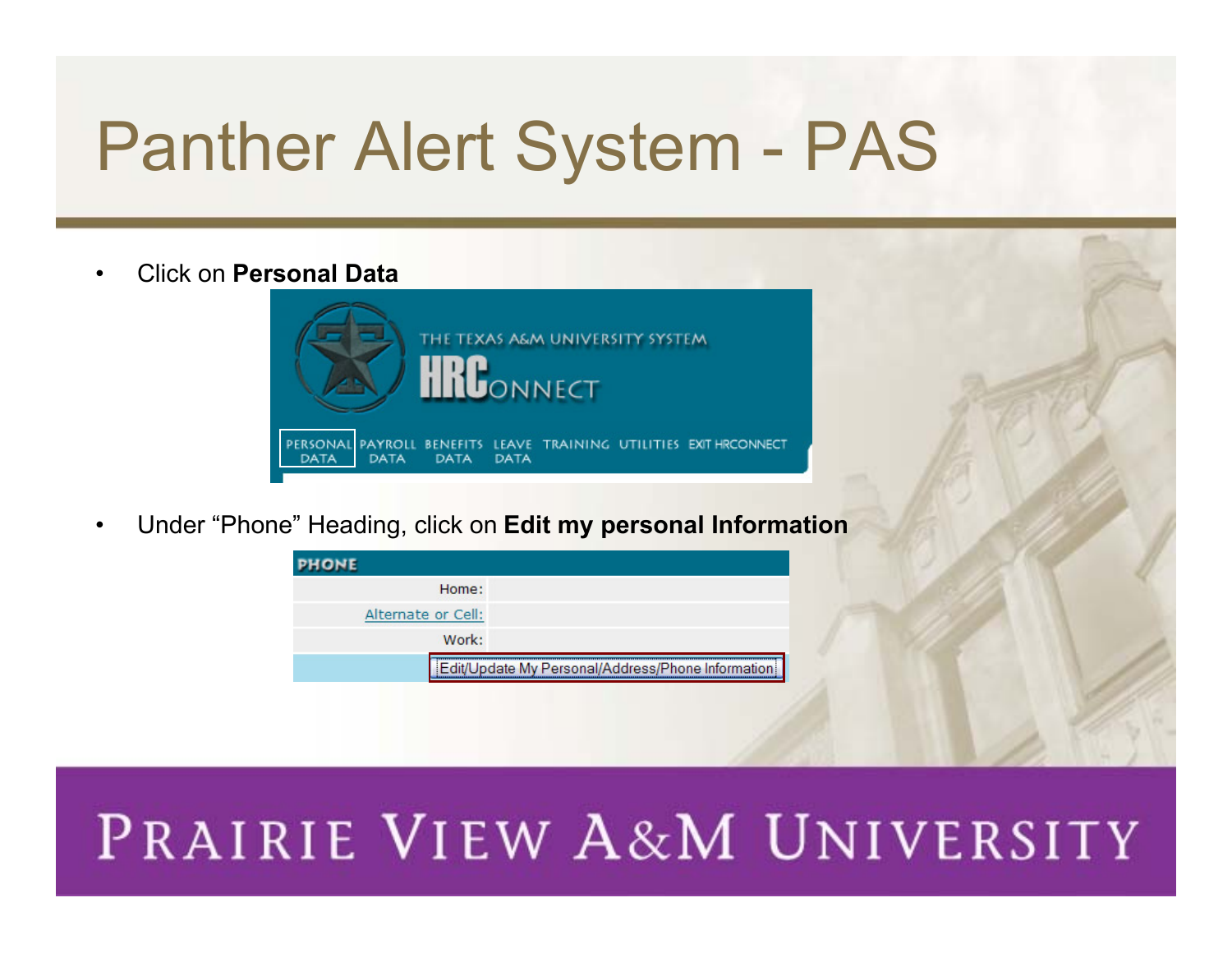| <b>Home Address/Phone</b>                      |                                                       |  |
|------------------------------------------------|-------------------------------------------------------|--|
| Name                                           |                                                       |  |
| <b>Street</b>                                  |                                                       |  |
| City                                           |                                                       |  |
| <b>State</b>                                   | Texas<br>$\checkmark$                                 |  |
| $Zip+$                                         |                                                       |  |
| Area Code/Phone                                |                                                       |  |
| <b>Mailing Address/Alternate or Cell Phone</b> |                                                       |  |
|                                                | Name ASGHAR MIDHAT                                    |  |
| Care of<br>(if different from Name)            |                                                       |  |
| <b>Street</b>                                  |                                                       |  |
| City                                           |                                                       |  |
| State                                          | Texas<br>$\check{~}$                                  |  |
| $Zip+$                                         |                                                       |  |
| Area Code/Phone                                |                                                       |  |
| <b>Employment Address/Phone</b>                |                                                       |  |
| Department                                     |                                                       |  |
| Street/Building/Room                           |                                                       |  |
| City                                           |                                                       |  |
| State                                          | Texas<br>$\checkmark$                                 |  |
| $Zip+$                                         |                                                       |  |
| Area Code/Phone                                |                                                       |  |
|                                                | Look up Zip Code<br>Update My Record<br>Cancel Update |  |

- Update the information in the popup screen. Click here for instructions to disable popup blockers.
- PAS will use the following as your emergency contact information,
- **Home Telephone Number** (For speech alert)
	- Home Address Phone
	- Area Code/Phone
- **Mobile Telephone Number** (for text message and speech alerts)
	- Mailing Address/Alternate or Cell Phone
	- Area Code/Phone
- **Office Number (For speech alert)**
	- Employment Address/Phone
	- Area Code/Phone
- Click **Update My Record** to finish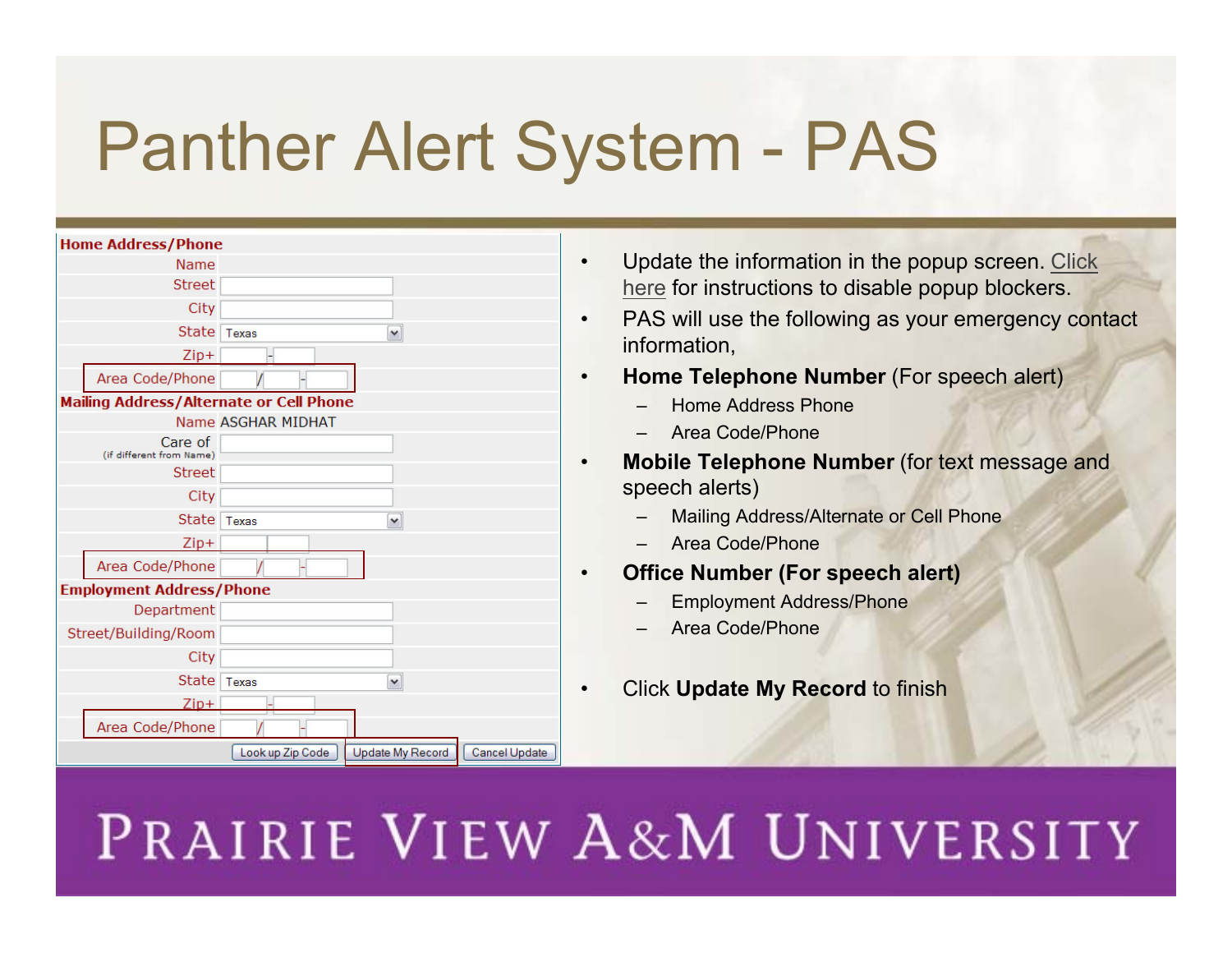No advertisements alerts will be sent to the registered phones. Your information is not shared with or sold to third parties, if you have opted to keep your information private. The system is updated every Friday. Your information will be updated in Panther Alert system next Friday.

**That's it .. You are done .. Be Safe**